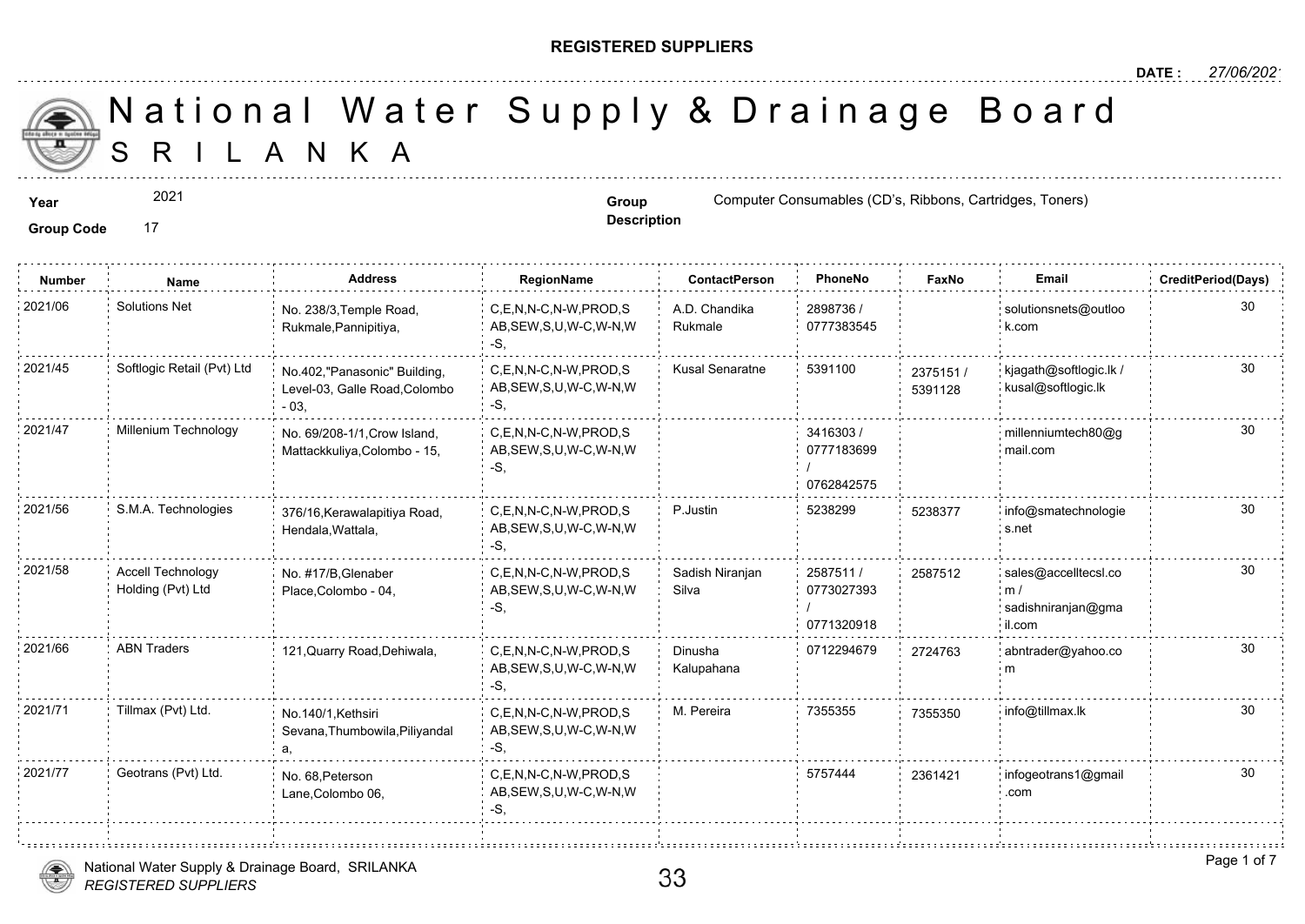

2021

**Description**

**Year Computer Consumables (CD's, Ribbons, Cartes, Toners) Group Group Computer Consumables (CD's, Ribbons**, Toners)

| <b>Number</b> | Name                                    | <b>Address</b>                                        | RegionName                                                   | <b>ContactPerson</b> | PhoneNo                                | Faxl   |
|---------------|-----------------------------------------|-------------------------------------------------------|--------------------------------------------------------------|----------------------|----------------------------------------|--------|
| 2021/88       | <b>MNC Solutions</b>                    | 4B 9/5, , Mattegoda Housing<br>Scheme, Mattegoda,     | C.E.N.N-C.N-W.PROD.S<br>AB, SEW, S, U, W-C, W-N, W<br>-S,    | Madura               | 5922912 /<br>0774192373                | 592212 |
| 2021/94       | Neat Lanka (Pvt) Ltd.                   | No.455/1/A, Galle<br>Road, Colombo 06,                | C.E.N.N-C.N-W.SEW.U.<br>W-N,                                 | S.Sanarathna         | 0777326720<br>0773979783<br>/ 5565000  | 250070 |
| 2021/119      | <b>Pure Tech Solutions</b><br>(Pvt) Ltd | 236/15, Wijaya Kumarathunga<br>Mawatha, Colombo - 05, | C,E,N,N-C,N-W,PROD,S<br>AB, SEW, S, U, W-C, W-N, W<br>-S.    | Lahiru<br>Amarakoon  | 0777730067<br>/4848591/<br>0774718336  | 251304 |
| 2021/146      | Sun Com Networks<br>(Pvt) Ltd.          | 28, Dampitiyawa<br>Road, Padukka,                     | C,E,N,N-C,N-W,PROD,S<br>AB, SEW, S, U, W-C, W-N, W<br>-S.    | N. Mahathanthila     | 3673838                                | 218476 |
| 2021/154      | <b>NSL Distribution (Pvt)</b><br>Ltd.   | 202/2.1st<br>Lane, Egodawatta, Boralesgam<br>uwa,     | C.E.N.N-C.N-W.PROD.S<br>AB, SEW, S, U, W-C, W-N, W<br>-S,    | S. Pethiyagoda       | 7212129 /<br>0713050571                | 071100 |
| 2021/165      | Global Lanka<br>Enterprises             | 323, 3/11, Old Moor<br>Street, Colombo - 12,          | C.E.N.N-C.N-W.PROD.S<br>AB, SEW, S, U, W-C, W-N, W<br>-S.    | Anton Roshan         | 2321818/<br>2321919                    | 232181 |
| 2021/166      | Zion Exim                               | 319, Old Moor Street, Colombo -<br>12,                | C,E,N,N-C,N-W,PROD,S<br>AB, SEW, S, U, W-C, W-N, W<br>-S,    | Anton Roshan         | 4276829                                | 427682 |
| 2021/174      | Office One                              | No. 18/1, Bank Road, Badulla,                         | C,E,N,N-C,N-W,PROD,S<br>AB, SEW, S, U, W-C, W-N, W<br>$-S$ . | <b>Rifaz Ahamed</b>  | 0775599987                             | 055222 |
| 2021/180      | Paperline Trading (Pvt)<br>Ltd.         | No. 14, Cross Street, Kandy,                          | C.E.N.N-C.N-W.PROD.S<br>AB, SEW, S, U, W-C, W-N, W<br>-S.    | MP Jayatissa         | 0812225728<br>0812225791<br>0812204557 | 081220 |
|               |                                         |                                                       |                                                              |                      |                                        |        |

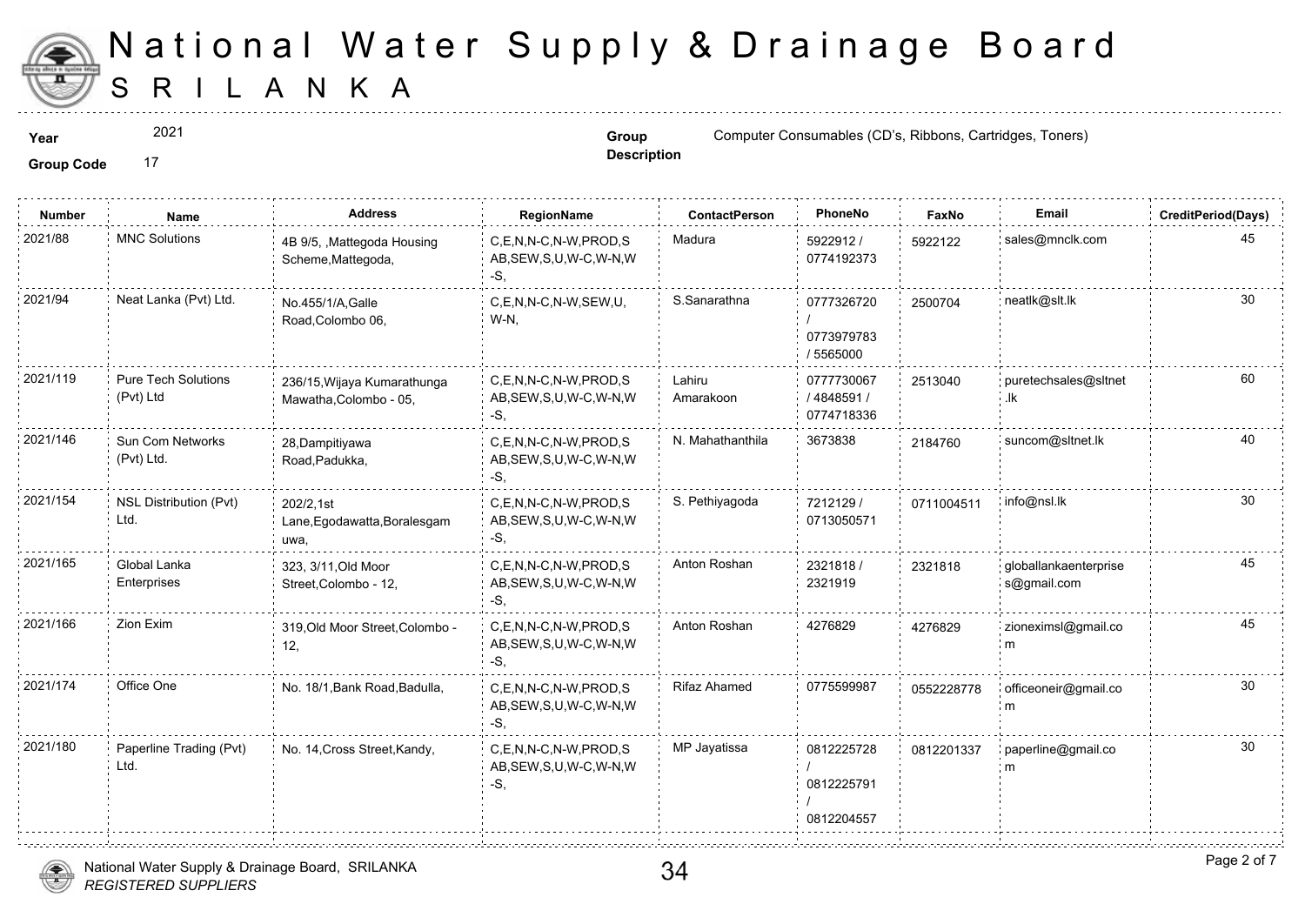

÷.

2021

**Description**

**Year Computer Consumables (CD's, Ribbons, Cartes, Toners) Group Group Computer Consumables (CD's, Ribbons**, Toners)

Group Code 17

| <b>Number</b> | Name                                            | <b>Address</b>                                                     | RegionName                                                   | <b>ContactPerson</b>        | PhoneNo                                           | Faxl             |
|---------------|-------------------------------------------------|--------------------------------------------------------------------|--------------------------------------------------------------|-----------------------------|---------------------------------------------------|------------------|
| 2021/189      | Sanikto Computer (Pvt)<br>Ltd.                  | No. 928/5, Eksath Subasadaka<br>Mawatha, Udawatta<br>Road, Malabe, | C.E.N.N-C.N-W.PROD.S<br>AB, SEW, S, U, W-C, W-N, W<br>-S.    | S. Manuruddika              | 2080270 /<br>2053917/<br>0779229698<br>0717592445 | 208027<br>205391 |
| 2021/214      | Mac Sar Network &<br><b>Engineering Service</b> | No. 373B, Trinco<br>Road, Batticaloa,                              | C,E,N,N-C,N-W,PROD,S<br>AB, SEW, S, U, W-C, W-N, W<br>$-S$ . | <b>ARM Rimy</b>             | 0652226864                                        | 065222           |
| 2021/237      | V S Information<br>Systems (pvt)Ltd             | No. 07, Suleiman<br>Terrace, Colombo - 05,                         | C.E.N.N-C.N-W.PROD.S<br>AB, SEW, S, U, W-C, W-N, W<br>-S,    | Kalum Hettigama             | 2038500 /<br>2038555                              | 255580           |
| 2021/244      | EWIS Peripherals (Pvt)<br>Ltd                   | #142, Yathama Building, Galle<br>Road, Colombo - 03,               | C,E,N,N-C,N-W,PROD,S<br>AB, SEW, S, U, W-C, W-N, W<br>-S.    | Duminda<br>Kalehepathiranag | 7496000 /<br>2380580 /<br>0774772584              |                  |
| 2021/246      | Data Management<br>Systems (Pvt) Ltd            | No. 03, Division 2, Skelton<br>Road, Colombo - 05,                 | C,E,N,N-C,N-W,PROD,S<br>AB, SEW, S, U, W-C, W-N, W<br>$-S$ . | Sampath De Silva            | 2685555                                           | 269785           |
| 2021/247      | Zoom Net Works                                  | No. 112, Lower Street, Badulla,                                    | C,E,N,N-C,N-W,PROD,S<br>AB, SEW, S, U, W-C, W-N, W<br>-S.    | A.R.M. Rizan                | 0555678807<br>0779776822                          | 055222           |
| 2021/260      | Imtiaz Packirdeen                               | No. 05, Lower Street, Baddula,                                     | C.E.N.N-C.N-W.PROD.S<br>AB, SEW, S, U, W-C, W-N, W<br>-S.    | imtiaz                      | 0552222497<br>0552223698                          | 055222           |
| 2021/268      | Genesis IT                                      | No. 40, Balapokuna Road,<br>Kirulapone, Colombo - 06,              | C,E,N,N-C,N-W,PROD,S<br>AB, SEW, S, U, W-C, W-N, W<br>-S,    | Priyangi<br>Abeydeera       | 2815479                                           |                  |
| 2021/298      | S. Tec Enterprises                              | 378/18<br>A, Kerawalapitiya, Hendala,                              | C.E.N.N-C.N-W.PROD.S<br>AB, SEW, S, U, W-C, W-N, W<br>-S,    | Sudarshni                   | 2932628                                           |                  |
|               |                                                 |                                                                    |                                                              |                             |                                                   |                  |



<u>. . . . . . . ! . . . . . . . .</u>

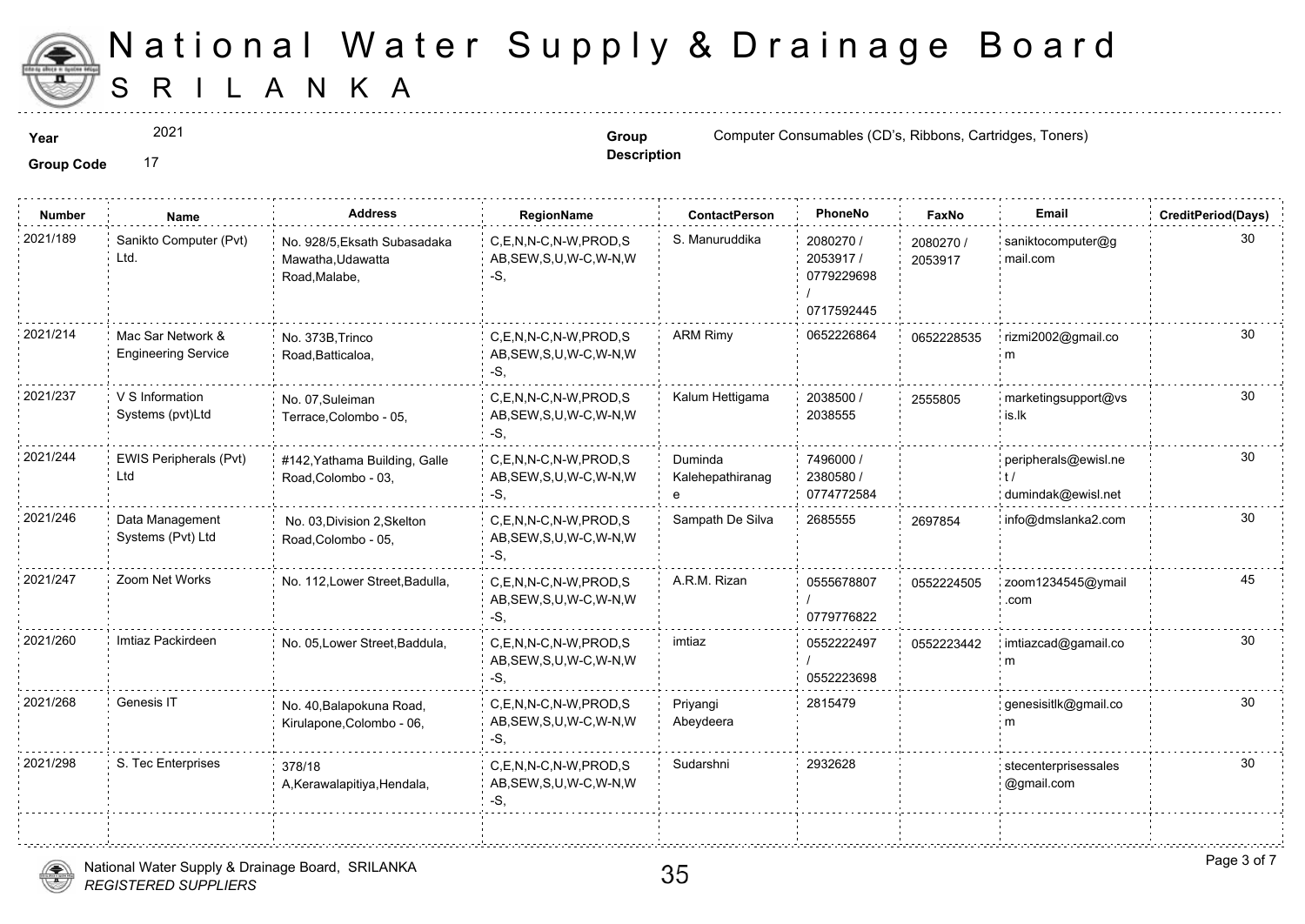

2021

**Description**

**Year Group Group** Computer Consumables (CD's, Ribbons, Carterial Computer Consumables (CD's, Ribbons, Toners)

| <b>Number</b> | Name                                     | <b>Address</b>                                         | RegionName                                                   | <b>ContactPerson</b>      | PhoneNo                                        | Faxl             |
|---------------|------------------------------------------|--------------------------------------------------------|--------------------------------------------------------------|---------------------------|------------------------------------------------|------------------|
| 2021/301      | Techno Forms (Pvt) Ltd                   | No. 4A, Hunupitiya Cross<br>Road, Colombo - 02,        | C,E,N,N-C,N-W,PROD,S<br>AB, SEW, S, U, W-C, W-N, W<br>$-S,$  | N.K. Sandamin             | 2564945 /<br>2564946                           | 256491           |
| 2021/312      | Office Network (Pvt) Ltd                 | No. 124, Nawala Road,<br>Narahenpita, Colombo - 05,    | C,E,N,N-C,N-W,PROD,S<br>AB, SEW, S, U, W-C, W-N, W<br>$-S,$  | Wesley Bandara            | 2369647 /<br>2369648 /<br>2369649 /<br>2369650 | 236962           |
| 2021/316      | Debug Computers<br>Peripherals (Pvt) Ltd | No. 58,42nd Lane,<br>Wellawatte, Colombo - 06.,        | C,E,N,N-C,N-W,PROD,S<br>AB, SEW, S, U, W-C, W-N, W<br>$-S$ . | D. Sanjeewa<br>Wijesinghe | 7520000 /<br>0773659713                        | 236261<br>258959 |
| 2021/335      | Onetro Technology                        | No. 54, Oliyamulla, Negombo<br>Road, Wattala,          | C.E.N.N-C.N-W.PROD.S<br>AB, SEW, S, U, W-C, W-N, W<br>-S.    | Supun<br>Thanthirige      | 2948777                                        |                  |
| 2021/344      | T.T. Computers                           | No.<br>378/18/A, Kerawalapitiya, Hend<br>ala, Wattala, | C.E.N.N-C.N-W.PROD.S<br>AB, SEW, S, U, W-C, W-N, W<br>-S,    | Jude Francis              | 0701928898                                     |                  |
| 2021/361      | T.T. Computer                            | No. 21/A, Vihara<br>Lane, Wellawatta, Colombo 06,      | C,E,N,N-C,N-W,PROD,S<br>AB, SEW, S, U, W-C, W-N, W<br>$-S$ , | SB Kasun<br>Wijesundara   | 0714270720<br>0777100893                       |                  |
| 2021/367      | Winap Lanka (Pvt) Ltd.                   | 329/3, Main<br>Street, Bandarawela,                    | C,E,N,N-C,N-W,PROD,S<br>AB, SEW, S, U, W-C, W-N, W<br>$-S$ . | Anil Prabhanath           | 0572223333                                     | 057222           |
| 2021/371      | <b>Office Networks</b>                   | No.512/A, Priman<br>Mawatha, Anuradhapura,             | C,E,N,N-C,N-W,PROD,S<br>AB, SEW, S, U, W-C, W-N, W<br>$-S$ , | Shashika Lakmali          | 0252057588<br>0718463480                       |                  |
| 2021/372      | Vanoj Office Automation                  | 561/40. Priman<br>Mawatha, Anuradhapura,               | C.E.N.N-C.N-W.PROD.S<br>AB, SEW, S, U, W-C, W-N, W<br>-S.    | VP Wijesinghe             | 0254580054                                     | 025222           |
|               |                                          |                                                        |                                                              |                           |                                                |                  |



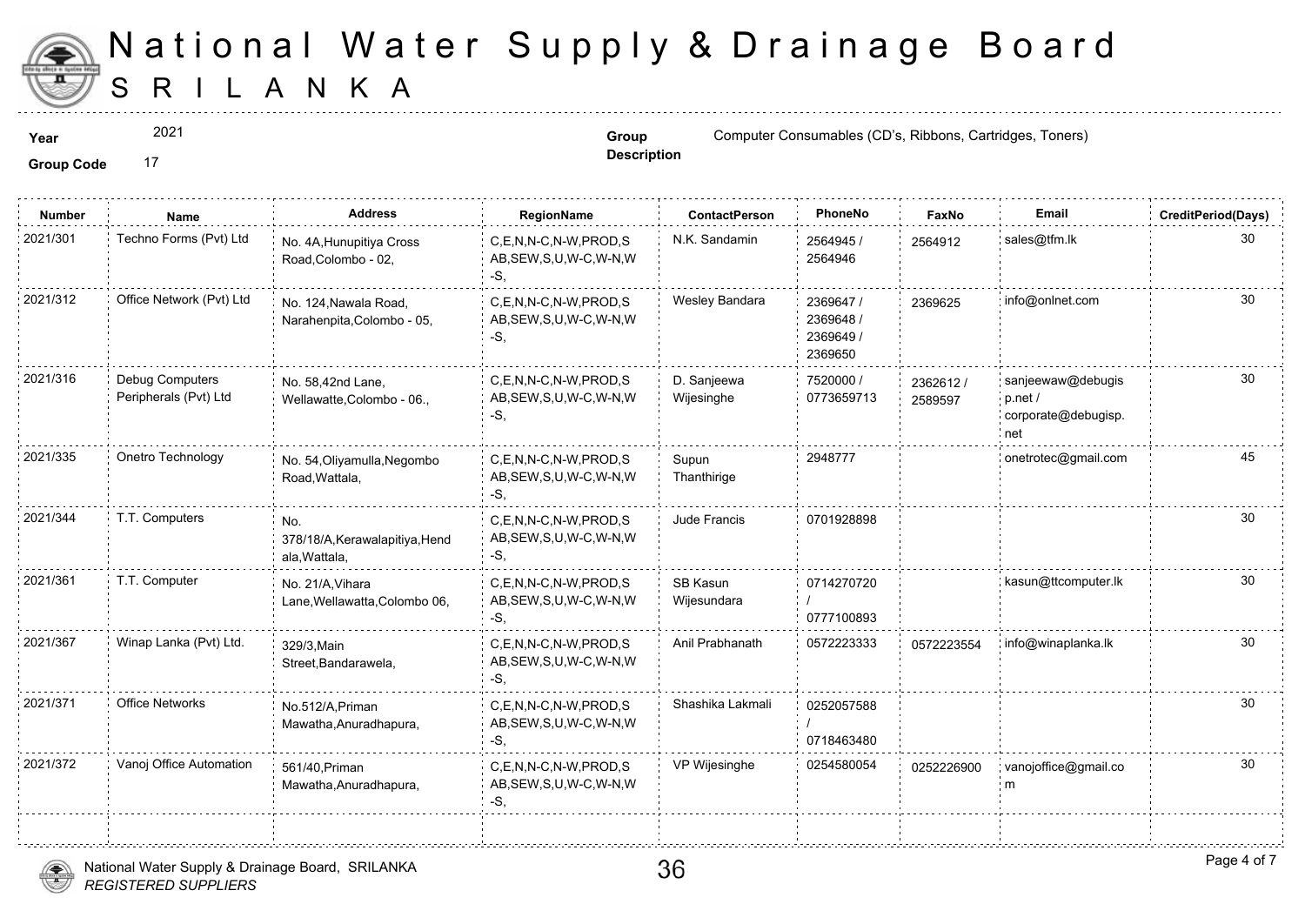

2021

**Description**

**Year Group Group Computer Consumables (CD's, Ribbons, Carteriors, Toners)** 

| <b>Number</b> | Name                                           | <b>Address</b>                                                      | RegionName                                                   | <b>ContactPerson</b>                  | PhoneNo                                            | Faxl             |
|---------------|------------------------------------------------|---------------------------------------------------------------------|--------------------------------------------------------------|---------------------------------------|----------------------------------------------------|------------------|
| 2021/379      | <b>KNC Computer</b><br>Technologies (Pvt) Ltd. | No. 21, Station Road, Matara,                                       | C,E,N,N-C,N-W,PROD,S<br>AB, SEW, S, U, W-C, W-N, W<br>$-S$ . | Priyantha<br>Kurmara / A<br>Nishantha | 0412234222<br>0714024311                           | 041223           |
| 2021/380      | S.B. Printers (Pvt) Ltd.                       | No. 441/3.03rd<br>Kurana, Colombo<br>Road, Negombo,                 | C.E.N.N-C.N-W.PROD.S<br>AB, SEW, S, U, W-C, W-N, W<br>-S,    | H Vijitha<br>Damayanthi               | 0312222069<br>0312228926                           |                  |
| 2021/387      | Simplex Corporation<br>(Pvt) Ltd.              | No. 400/10,2nd Floor, Unity<br>Plaza, Bambalapitiya, Colombo<br>04, | C,E,N,N-C,N-W,PROD,S<br>AB, SEW, S, U, W-C, W-N, W<br>-S.    | Dinesh                                | 2599792 /<br>5991090 /<br>0763598555<br>0773291037 | 259979           |
| 2021/391      | <b>Asian Traders</b>                           | No. 17/2, Church<br>Road, Mattakkuliya,                             | C,E,N,N-C,N-W,PROD,S<br>AB, SEW, S, U, W-C, W-N, W<br>-S,    |                                       | 2546745 /<br>0727277333                            | 254674<br>294009 |
| 2021/392      | P&S Technologies                               | No.9, Church<br>Road, Mattakkuliya, Colombo<br>15,                  | C.E.N.N-C.N-W.PROD.S<br>AB, SEW, S, U, W-C, W-N, W<br>$-S$ , |                                       | 2522292 /<br>0777174573                            | 252229<br>252784 |
| 2021/393      | Rainbow Starionery &<br>Electrical             | No. 33, Panchikawatta<br>Road, Colombo 10,                          | C,E,N,N-C,N-W,PROD,S<br>AB, SEW, S, U, W-C, W-N, W<br>-S.    | Sandil                                | 5641369 /<br>2340700 /<br>0723601789               | 233522           |
| 2021/404      | Asiri Stationery                               | No. 112,1/12, Bright<br>Plaza, Maliban Street, Colombo<br>11.       | C,E,N,N-C,N-W,PROD,S<br>AB, SEW, S, U, W-C, W-N, W<br>-S.    |                                       | 2323867 /<br>0773019230                            | 232386           |
| 2021/406      | Speed Technology                               | No. 112 1/1, Bright<br>Plaza, Maliban Street, Colombo<br>11,        | C,E,N,N-C,N-W,PROD,S<br>AB, SEW, S, U, W-C, W-N, W<br>$-S,$  |                                       | 0776060390                                         |                  |
| 2021/407      | A One Print Solution                           | No. 100, Crystal Market, 1/1,<br>Keyzer Street, Colombo 11,         | C,E,N,N-C,N-W,PROD,S<br>AB, SEW, S, U, W-C, W-N, W<br>-S,    |                                       | 2449284 /<br>0767660061                            | 244928           |
|               |                                                |                                                                     |                                                              |                                       |                                                    |                  |

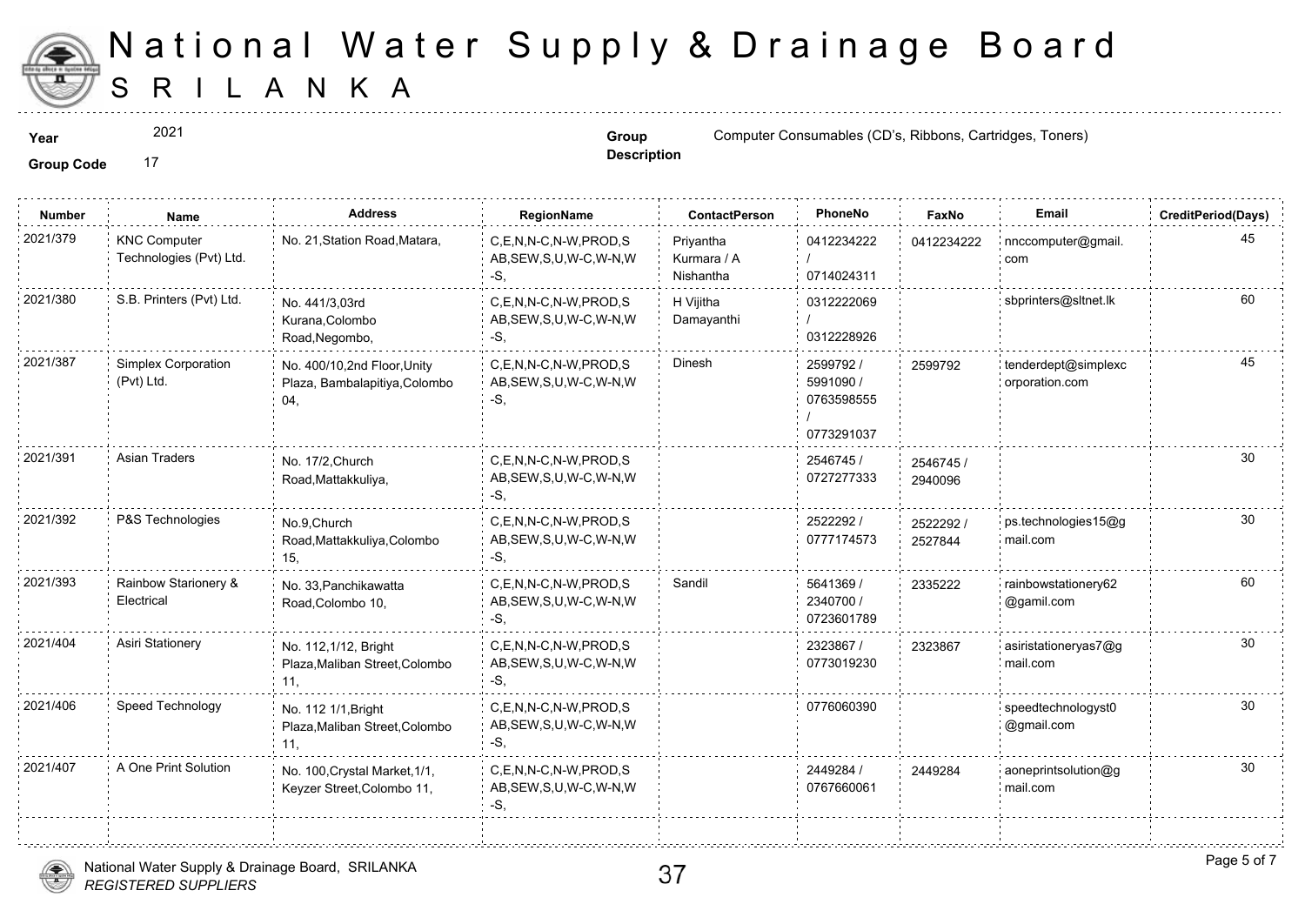

2021

**Description**

**Year Group** Computer Consumables (CD's, Ribbons, Carterial and Computer Consumables (CD's, Ribbons, Toners)

| <b>Number</b> | Name                                        | <b>Address</b>                                                                      | RegionName                                                   | <b>ContactPerson</b>       | PhoneNo                              | Faxl   |
|---------------|---------------------------------------------|-------------------------------------------------------------------------------------|--------------------------------------------------------------|----------------------------|--------------------------------------|--------|
| 2021/415      | Metro Stationery                            | No. 40,1st Floor, Maliban<br>Street, Colombo 11,                                    | C,E,N,N-C,N-W,PROD,S<br>AB, SEW, S, U, W-C, W-N, W<br>-S,    | K Ganeshalingam            | 2445347                              |        |
| 2021/416      | <b>Sun Shine Stationers</b>                 | No. 112, Bright Plaza, 1st<br>Foor, Maliban Street, Colombo<br>11.                  | C,E,N,N-C,N-W,PROD,S<br>AB, SEW, S, U, W-C, W-N, W<br>-S,    | Prasanna<br>Sanjeewa       | 2380389                              |        |
| 2021/417      | Capital Lanka Trading                       | No. 40,2nd Floor, Maliban<br>Street, Colombo 11,                                    | C,E,N,N-C,N-W,PROD,S<br>AB, SEW, S, U, W-C, W-N, W<br>-S.    | G Anushan                  | 0754233516                           |        |
| 2021/422      | Max Trading                                 | 16, Keerthi Lane, Maliban<br>Street, Colombo 11,                                    | C.E.N.N-C.N-W.PROD.S<br>AB, SEW, S, U, W-C, W-N, W<br>-S.    | Selvaraj                   | 2327546 /<br>0771994865              |        |
| 2021/435      | Elinext IT Private Limited                  | No. 12, Daisy Villa<br>Avenue, R.A.De Mel Mawatha,<br>Duplication Road, Colombo 04, | C,E,N,N-C,N-W,PROD,S<br>AB, SEW, S, U, W-C, W-N, W<br>$-S$ , | Eranga /<br>Dharshini      | 4323523/25/<br>27                    | 250075 |
| 2021/451      | S/L State Trading (Gen)<br>Corporation Ltd. | 100, Nawam<br>Mawatha, Colombo 02,                                                  | C.E.N.N-C.N-W.PROD.S<br>AB, SEW, S, U, W-C, W-N, W<br>-S.    | <b>Mahesh Mendis</b>       | 2422342/4                            | 244797 |
| 2021/477      | Metropolitan Office (Pvt)<br>Ltd.           | No.12, Magazine<br>Road, Colombo 08,                                                | C,E,N,N-C,N-W,PROD,S<br>AB, SEW, S, U, W-C, W-N, W<br>-S.    | Miss Tharindi              | 2437797/<br>2696183                  | 470026 |
| 2021/484      | John Keells Office<br>Automation (Pvt) Ltd. | No. 90, Union Place, Colombo<br>02,                                                 | C,E,N,N-C,N-W,PROD,S<br>AB, SEW, S, U, W-C, W-N, W<br>-S.    | Anuradha<br>Sooriyabandara | 2313000 /<br>2431576 /<br>0773738954 | 243174 |
| 2021/530      | Solid Technology                            | B-3,2nd Floor, Commercial<br>Center, Bandarawela,                                   | C.E.N.N-C.N-W.PROD.S<br>AB, SEW, S, U, W-C, W-N, W<br>-S.    | Nadisha S<br>Mahakumarage  | 0572221122                           | 057222 |
| 2021/531      | <b>Skiral IT Solutions</b>                  | No.17/A, Kaluwelgoda, Makewit<br>a, Ja-Ela,                                         | C.E.N.N-C.N-W.PROD.S<br>AB, SEW, S, U, W-C, W-N, W<br>-S.    | Teshan<br>Senarathne       | 0775308552                           |        |